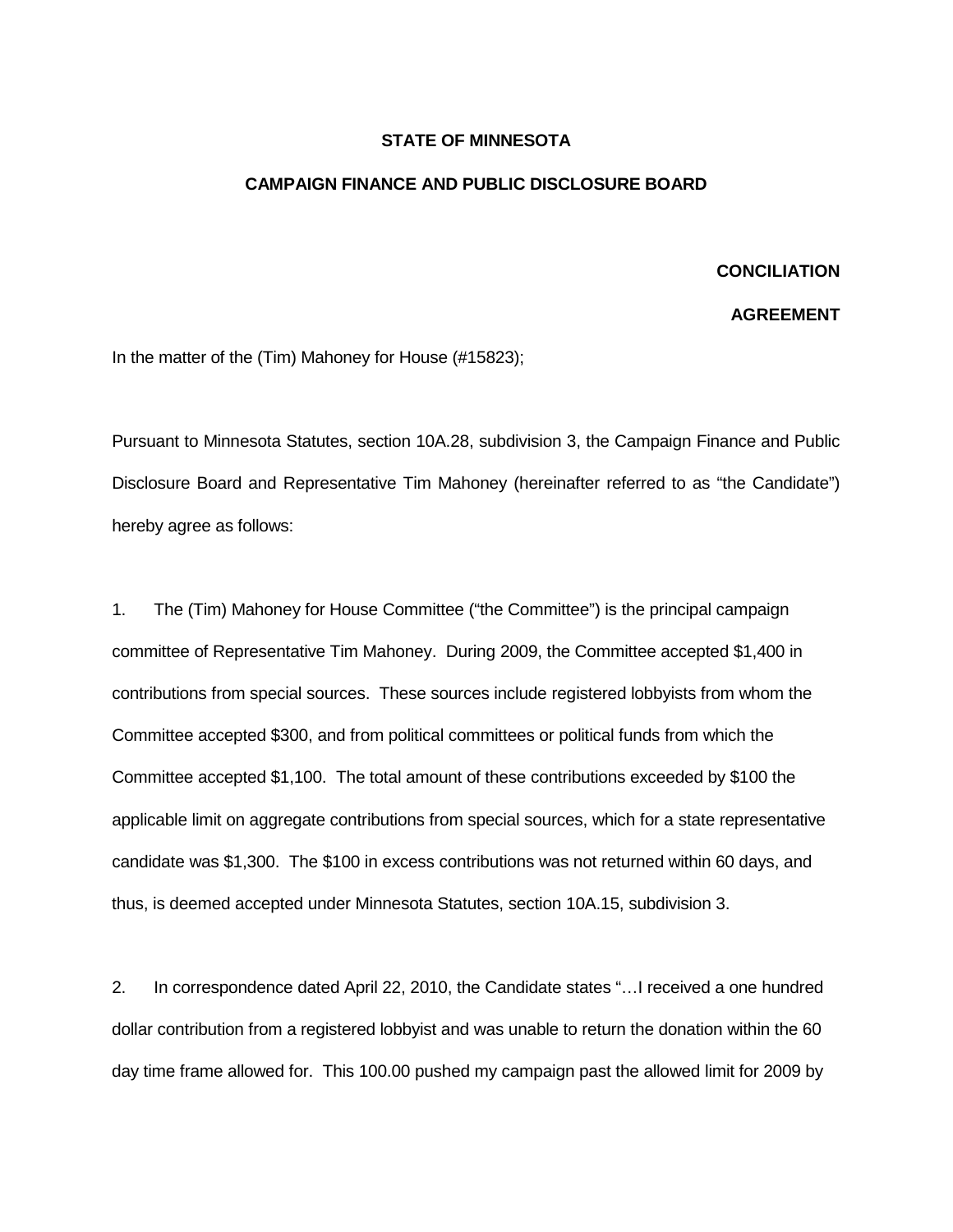100.00. My only reason for this happening was a record keeping error and I have put practices in place that will not allow this to happen again."

3. Board records show that this is the second calendar year in which the Committee reported acceptance of contributions that exceeded the applicable aggregate contribution limit. The Committee registered with the Board on July 10, 2002.

4. The parties agree that the Committee accepted excessive contributions from special sources resulting in an inadvertent violation of Minnesota Statutes, section 10A. 27, subdivision 11, in calendar year 2009.

5. The Candidate agrees to return \$100 to one or more contributors described in paragraph 1. Copies of the check(s) and the accompanying letter(s) returning the excess amount must be forwarded to the Board within 30 days after the date this Conciliation Agreement is signed by the Board Chair.

6. The Board imposes a civil penalty of \$200, two times the amount by which the contributions exceeded the applicable limit, to be paid to the Board for deposit in the general fund of the state. The assessment of a penalty of two times the amount of the violation recognizes that this is the second year in which the Committee accepted contributions that exceeded the applicable aggregate contribution limit.